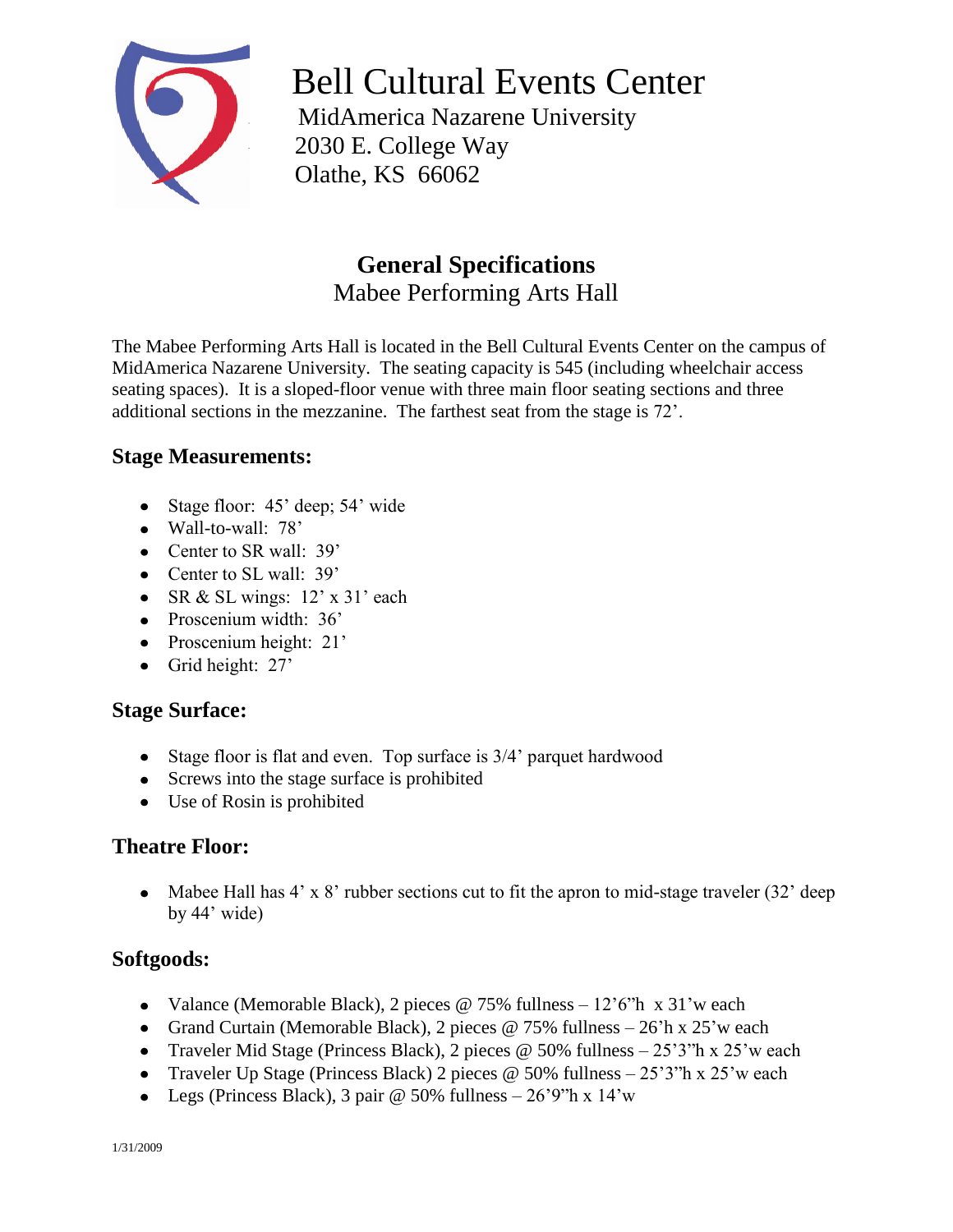- Borders (Princess Black)
	- $0 \frac{1}{2}$   $\frac{1}{2}$   $\frac{1}{2}$   $\frac{1}{2}$   $\frac{1}{2}$   $\frac{1}{2}$   $\frac{1}{2}$   $\frac{1}{2}$   $\frac{1}{2}$   $\frac{1}{2}$   $\frac{1}{2}$   $\frac{1}{2}$   $\frac{1}{2}$   $\frac{1}{2}$   $\frac{1}{2}$   $\frac{1}{2}$   $\frac{1}{2}$   $\frac{1}{2}$   $\frac{1}{2}$   $\frac{1}{2}$   $\frac{1}{2}$   $\frac{1}{2}$
	- $O \quad 3 \; (a) \; 5$ 'h x 48"w
	- $0 \quad 1 \quad \omega 8$ 'h x 48"w
- Cyclorama (White Muslin), 25'3"h x 42'w (hung on second upstage traveler)

# **Orchestra Shell:**

The shell walls are built to roll into position – the front portion providing a hard proscenium creating a continuous beautiful wood surface from audience to and around stage. The following specs are with the shell in place:

- Proscenium width  $-54'$
- Stage depth  $-45$ '
- $\bullet$  Up Stage width  $-42$ '
- Down Stage width  $-54'$
- SL wall to center  $-27'$
- SR wall to center  $-27'$
- Doors open to wings

## **Headsets and Communications:**

- Production Intercom system  $-2$  channel, 25 person capacity at various locations
- All dressing rooms and make-up/green room are monitored to stage

## **Dressing Rooms:**

- Two large dressing rooms connected to green room and make-up area
- Restroom facility
- Small private dressing room across from green room/make-up area
- Other rooms may be made available as necessary for dressing room/green room space

# **Musical Equipment:**

- Musician chairs
- Music stands
- Choral risers (6 standing risers)
- Band/choral risers:  $4' \times 8'$
- Conductor's podiums

No special effects equipment currently available. Use of fog machine/haze machine requires administrative oversight and control. See Bell Center administration for further information.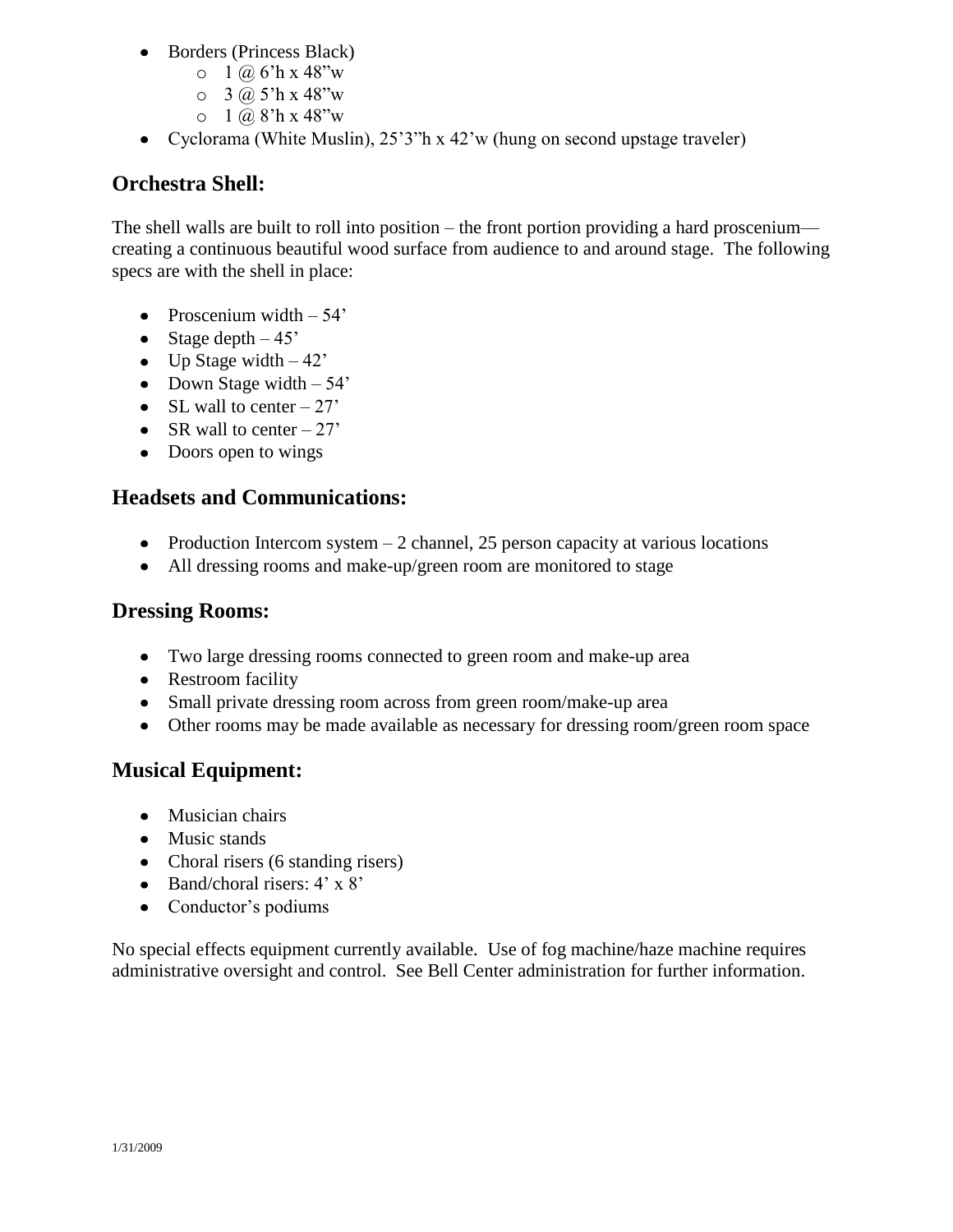# **Lighting Specifications** Mabee Hall

## **Dimmers:**

- 214 ETC Sensor 2.4K Dimmers
- Dimmer circuits are equipped with stage pin connectors except for eight grid work lights
- Circuits 111-132 and 183-192 are not wired
- Standard Edison utility outlets located along with dimmer circuits for use with color changers and effects equipment
- No 208y outlets as required for moving lights

## **Controls:**

- Lightboard: ETC Express 125/250 console
- ETC netware to DMX adaptors located two each SL  $&$  SR; one each grid SL  $&$  SR; one unit at house left of catwalk.

## **Circuits:**

- 38 circuits on FOH catwalk (1-38)
- $\bullet$  10 circuits on FOH torms (51-60)
- 6 circiuts on DS apron floor pocket SL (39-44)
- 6 circuits on DS apron floor pocket SR (45-50)
- 25 circuits on  $1<sup>st</sup>$  Electric (61-85)
- 25 circuits on  $2<sup>nd</sup>$  Electric (86-110)
- 24 circuits on  $3<sup>rd</sup>$  Electric (133-156)
- 3 circuits in mid-stage floor pocket SL (157-159)
- 3 circuits in mid-stage floor pocket SR (160-162)
- 12 circuits in US floor pockets (163-174)
- 8 circuits grid work lights (175-182)
- 22 circuits for house lights (193-214)

# **Lighting Fixtures in Hall:**

- 16 19-degree E.T.C. *Source Four* **Ellipsoidal** reflector spotlights with 575-watt lamp, color frame, pipe clamp, safety cable, and stage pin connectors
- 14 26-degree E.T.C. *Source Four* **Ellipsoidal** reflector spotlights with 575-watt lamp, color frame, pipe clamp, safety cable, and stage pin connectors
- 22 36-degree E.T.C. *Source Four* **Ellipsoidal** reflector spotlights with 575-watt lamp, color frame, pipe clamp, safety cable, and stage pin connectors
- 20 –E.T.C. *Source Four* **PAR** with 575-watt lamp, color frame, pipe clamp, safety cable, set of four interchangeable lenses and stage pin connectors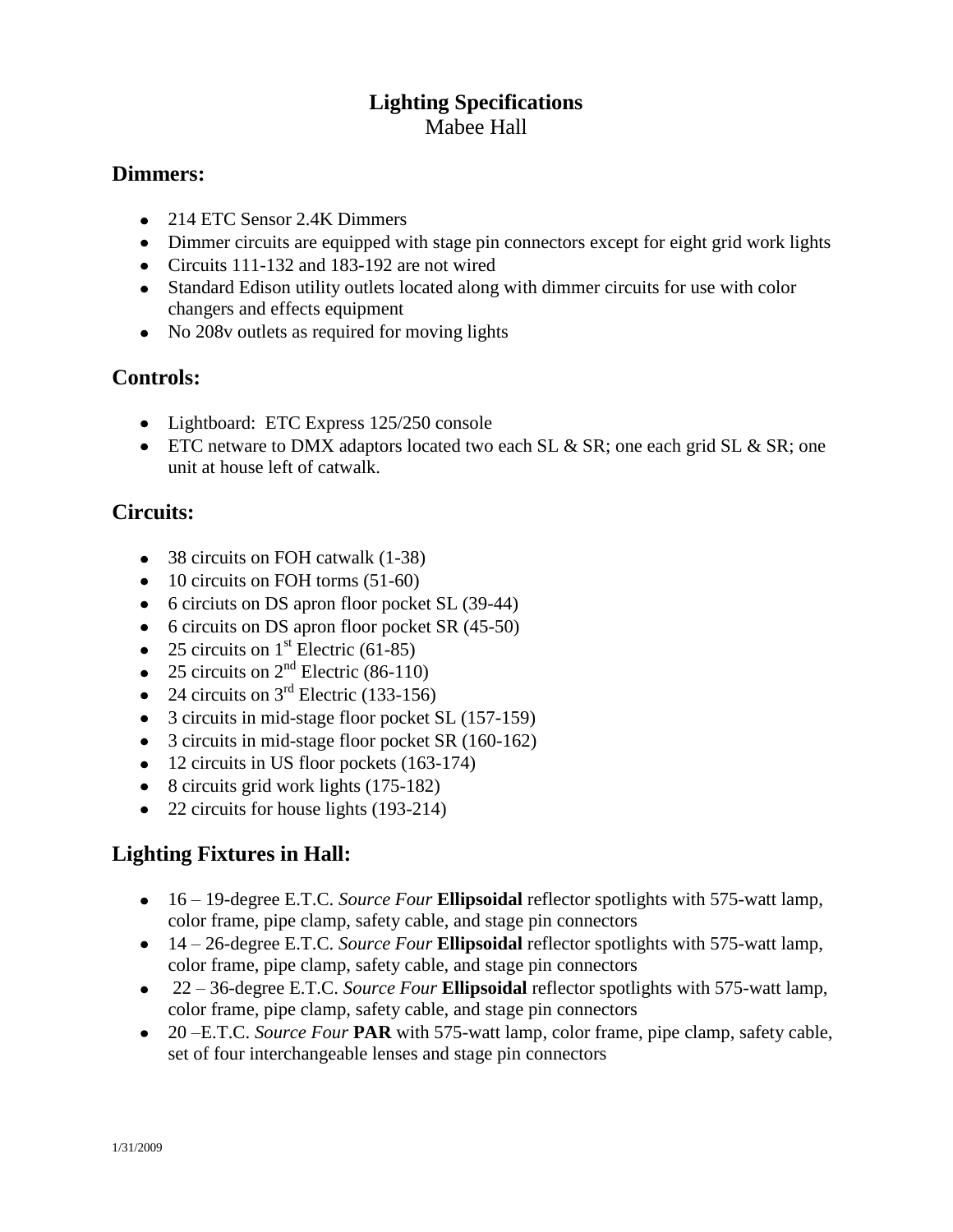- 22 White E.T.C. *Source Four* **PAR** with 575-watt lamp, color frame, pipe clamp, safety cable, set of four interchangeable lenses and Edison connectors, installed as semistationary stage lighting
- 6 Altman #154 14" **Scoop** with pipe clamp, color frame 500-watt lamp, safety cable and 2P&G connector installed
- 5 Colortran #108-532 6', 3-circuit **Cyc Strips** with pipe clamp, color frames 1000-watt FHM lamps, safety cable and stage pin connectors
- 6 Colortran #213-512, **6" Theatre Fresnel** complete with pipe clamp, color frame, safety cable, 750-watt BTN lamp and stage pin connectors

## **Additional instruments available in Bell for use in Hall:**

- 6 36-degree E.T.C. *Source Four* **Ellipsoidal** reflector spotlights with 575-watt lamp, color frame, pipe clamp, safety cable, and stage pin connectors
- 14 Colortran #213-512, **6" Theatre Fresnel** with pipe clamp, color frame, safety cable, 750-watt BTN lamp and stage pin connectors
- 4 Altman #154 14" **Scoops** with pipe clamp, color frame 500-watt lamp, safety cable and stage pin connectors

## **Accessories:**

- 2 *Source Four* drop-in Iris
- $2 10'$  light trees w/base and top eye
- $\bullet$  8 25' extension cables w/2P&G connectors
- $20 10'$  extension cables w/2P&G connectors
- $\bullet$  10 5' extension cables w/2P&G connectors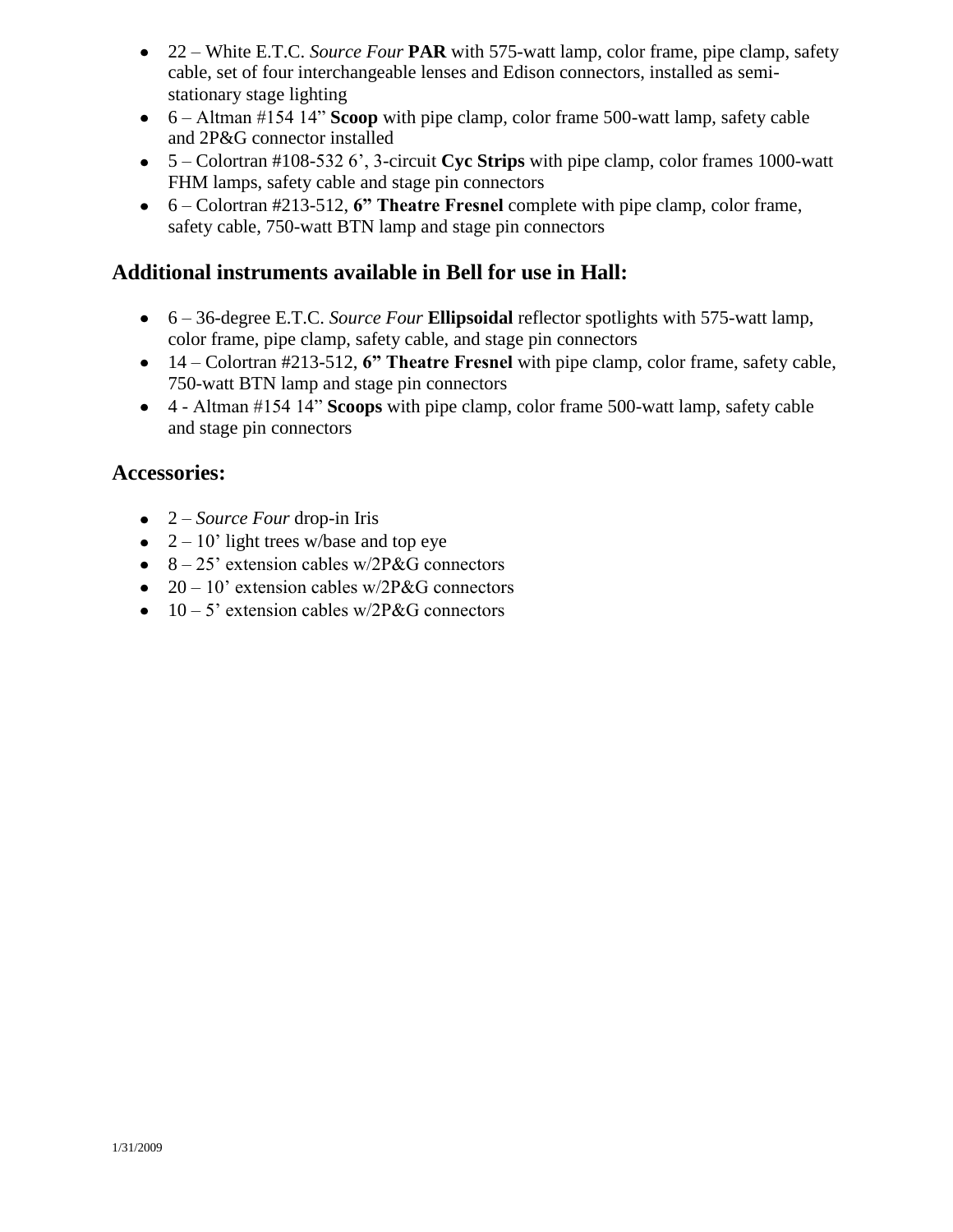# **Sound Specifications**

Mabee Hall

## **House Sound System:**

### **House Loud Speakers – 3 - way active system**

- $\bullet$  2 Proscenium line arrays configured in stereo
- 14 Electro-Voice XLD281 line array elements
- 4 Dynacord 18" subwoofers (under the stage, in stereo on the stereo bus)

### **Mixer and Amplifiers:**

- Mixer: Yamaha M7CL-48 channel console
- Amplifiers: Electro-voice
	- $\circ$  8 EV CPS 2.11 (house array amps)
	- $\circ$  1 P3000RL (sub amp)
	- $\circ$  3 EV CPS 2.6 (monitor amps)
- Location of house mixer: Open air control booth, mezzanine level

### **Monitors:**

- $\bullet$  4 Fri-28LPM monitors
- $\bullet$  2 EV Eliminator-E monitors
- Six mixes available controlled from console or wireless tablet
- 2 Electro-Voice EVID 4.2 booth cue monitors (in mono)

### **System Control:**

- EV NetMax N8000 System Controller
- Wireless tablet PC running ElectroVoice IrisNet and Yamaha Studio Manager

### **I/O Panels and Floor Pockets:**

- Stage right wall panel (19 inputs / 2 returns / intercom  $A/B$  / mix 6 out)
- Stage left wall panel (19 inputs / 2 returns / intercom  $A/B$  / mix 6 out)
- 5 Stage floor pockets (1 mic in / AC Power / 1 monitor mix output)

### **Program Source Equipment:**

- Denon DN-C550R
- Mini 1/8" MP3 Player input
- Mac iTunes & Pro/ProTools playback
- 4 F.O.H. Local D.I.'s
- 8 F.O.H. Local mic inputs